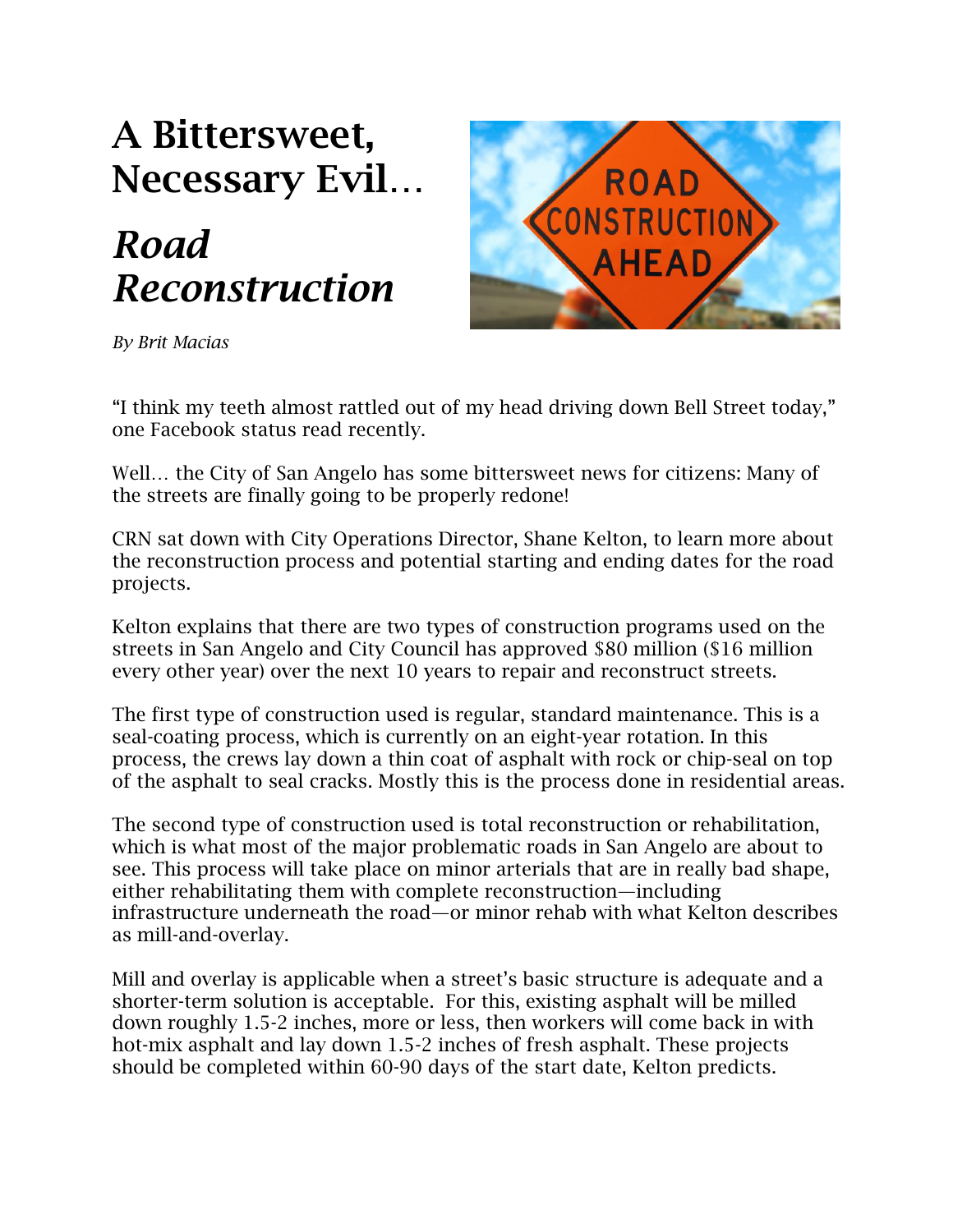The larger projects, such as Martin Luther King Blvd and Bell Street, will take a lot more reconstruction. First up will be MLK Blvd, where Kelton explains the road will be partially reconstructed, and partially mill and overlay. While Bell Street, from the Concho River all the way to Old Ballinger Highway, will be completely reconstructed, including infrastructure beneath the road.

All new infrastructure will entail water, sewer, and any franchise utilities underground such as Atmos gas or Verizon phone lines. In order to make sure that all infrastructure is in good shape, crews will dig the road all the way down (12 inches) to lay an entirely new road base and asphalt, as well as adding new curbs and gutters. "The whole 9 yards," Kelton explains, including some traffic signals.

Some streets will have traffic signal changes, such as MLK Blvd, at  $14<sup>th</sup>$ and MLK, the signal will come out. Pedestrian elements will be put in to meet ADA standards and updated traffic signals will be put in at some of the reconstructed streets' intersections.

Franchise utilities that are not city services will have their own contractors working in conjunction with city contractors. "From the



water/sewer side, it will be an all-inclusive project for the City. We will bid all our water, sewer, and street work out at the same time under the same contract for one general contractor. He will oversee the pieces of the puzzle as they come together," Kelton tells CRN. Different people will do different work on their own particular jobs, be that water or sewer, and the road construction crew will follow behind them working together.

Kelton also explains the City's process for bidding out the road work to outside contractors. The process begins with engineers designing projects and getting all the specifications done, then, purchasing laws require the city to send out "invitations to bid" to any vendors that want to bid—i.e. Reece Albert, Price, etc, as well as many in the metroplex East of here.

Once bids are received, they are all taken to City Council, where Shane will recommend that the lowest responsible bid be accepted. When Council accepts the bid, a notice to proceed is sent to the bidder and the project moves forward with "X" number of days to complete their project.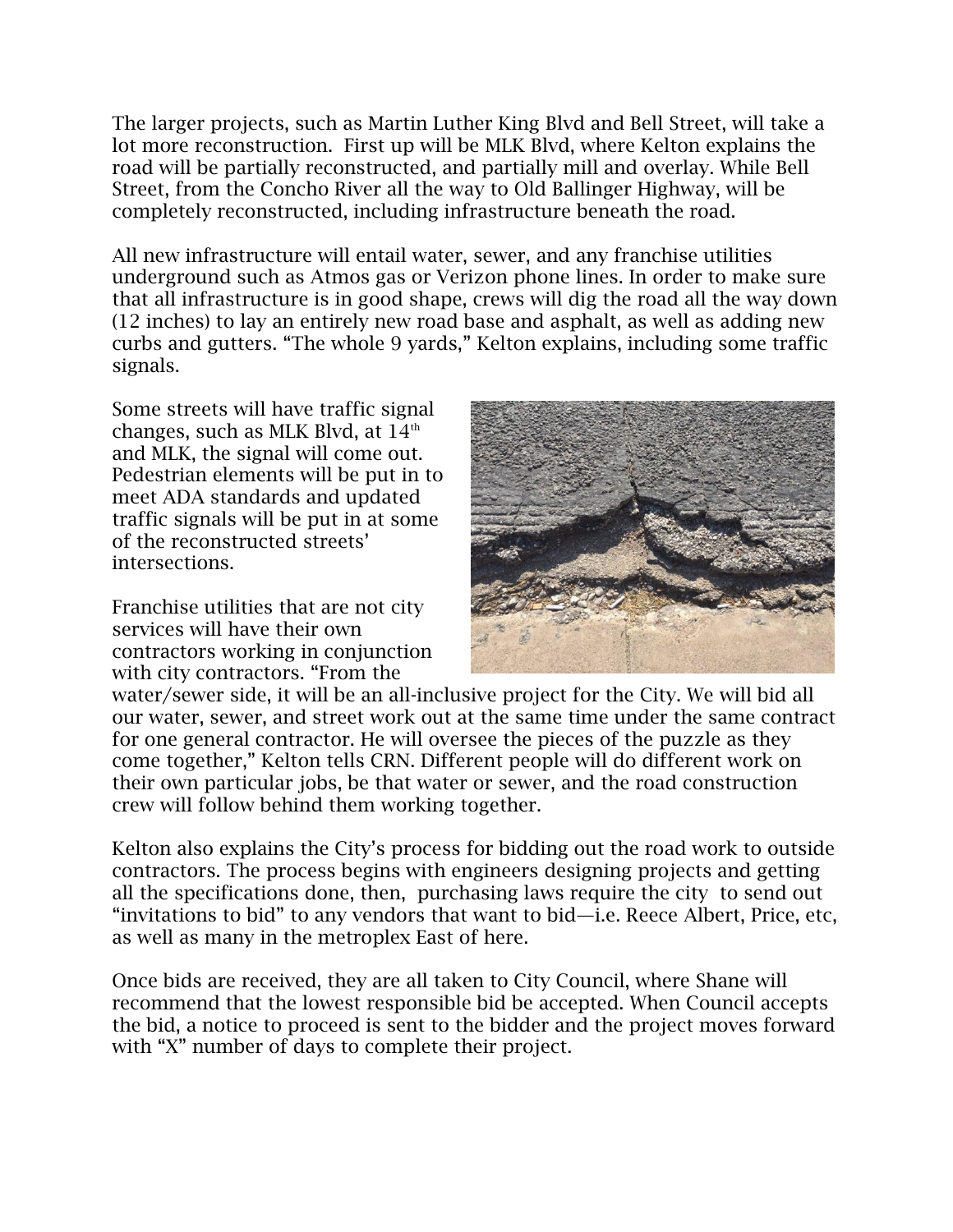CRN asked Kelton just how long some of these projects can be expected to take, considering the inconvenience to citizens, no matter how badly they want the roads to be redone. "Some of these projects, like MLK, it's probably going to be a 12 month project," he explains.

Kelton also tells CRN that Bell Street, being a much larger project with all new sewer and water lines, and one that will affect so many people, the project will be broken into 3 different years, in order to help alleviate some of the headache. As far as smaller projects, Kelton predicts them to be 60-day to 90-day projects.

A "headache" the road construction definitely will be, but Kelton has high hopes it will be worth it. "Everybody wants it done, but it is a nuisance. It's a hindrance because at any time they may have to be stopped. Part of the road will be torn up, part of it will be caliche and part of it will be pavement, so it's going to be hindrance for a while, it really will, but hopefully the end result in the long run will be worth it."

What about all those pesky potholes around town? Kelton tells CRN what causes them and says his guys are on top of repairing them. "Rain is one of a street's worst enemies," he states. When cracks in pavement happen, water gets in the crack and down into the road base, which is actually the true road, Kelton explains. The asphalt is simply there to preserve the road.



"The actual structure of the road is what's below (asphalt) and when you get water and moisture down in that and you get vehicle weight and some action on it, you start to get what's called pumping." Pumping, Kelton explains, takes all the fines from the road base and pushes them up through the cracks, especially in winter months when the pavement contracts with the lowering temperatures. Road base and the fines begin to come through, which creates gaps and the pavement comes up, which creates potholes.

"Because of all the rain we've had and the condition of our streets because we've lived a long time without a good maintenance plan on our streets due to lack of funding, we've been getting a lot of potholes and I've been running crews overtime since March trying to keep up with the potholes. It's just been a never ending deal."

Due to rain slowing down and temps increasing, Kelton predicts his crews will soon begin catching up on repairing all the potholes. Some are repaired with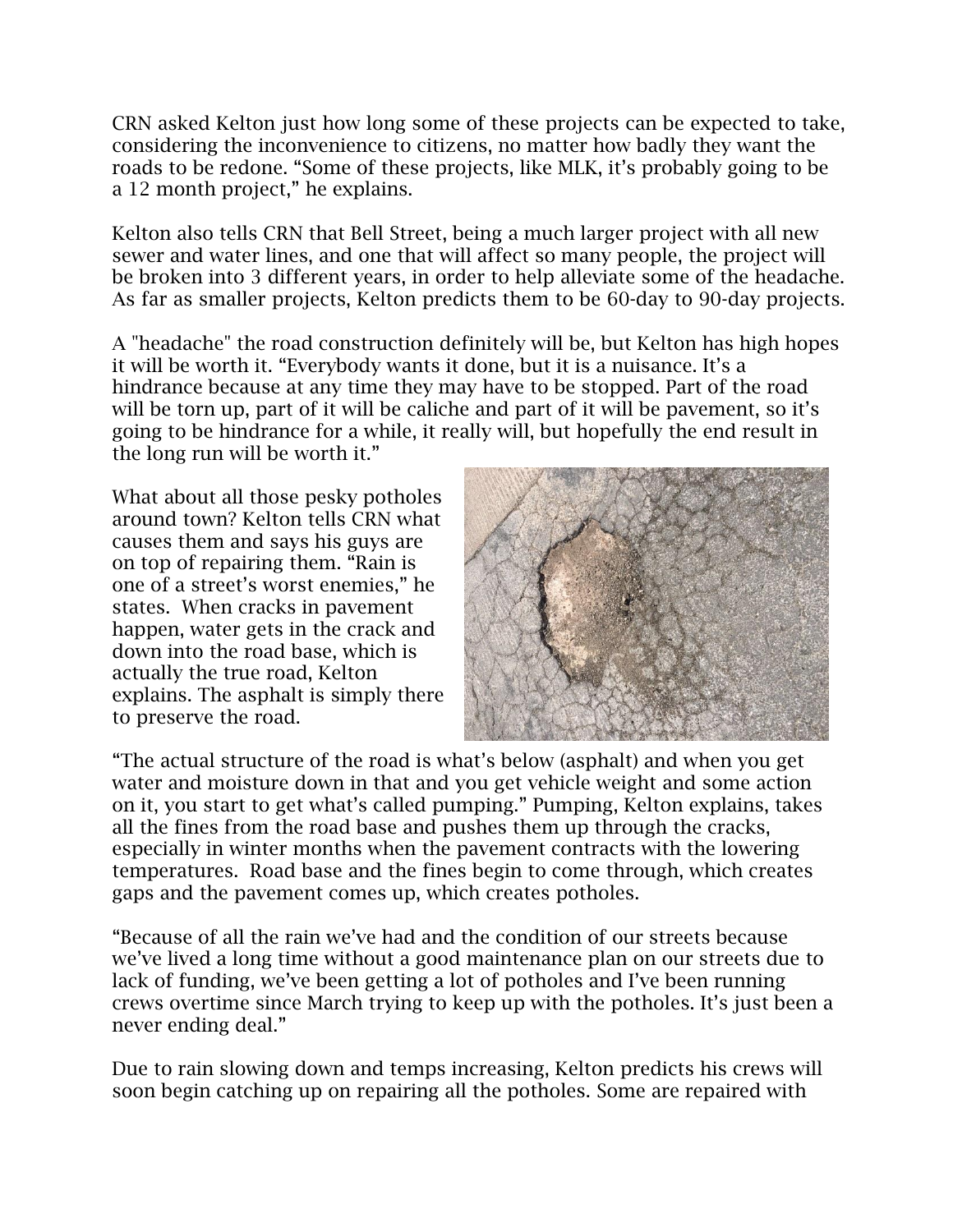quick fixes—not cutting and repairing—they throw material in the hole, tamp it, and go on to the next one since there are so many.

Kelton is unsure exactly how many potholes a day that his after-hours crew of 4-6 men get to, though he estimates around 60 an evening for the quick-fixes. There are different kinds of potholes, so he explains that the day-to-day count could vary.

Below is a list of proposed bidding, start, and end dates for the roads to be worked on, found on the City of San Angelo website.

#### **Martin Luther King Boulevard from Loop 306 to 29th Street**

- Design Through June 2016
- Bid process July 2016 through September 2016
- Construction October 2016 through April 2018

#### **Bell Street Phase 1 from Rio Concho Drive to Harris Avenue**

- Design Through November 2016
- Bid process December 2016 through February 2017
- Construction March 2017 through August 2018

#### **Bell Street Phase 2 from Harris Avenue to Loop 306**

- Design Through November 2016
- Bid process February 2018 through April 2018
- Construction May 2018 through June 2019

#### **Bell Street Phase 3 from Loop 306 to Old Ballinger Highway**

- Design Through November 2016
- Bid process August 2018 through October 2018
- Construction November 2018 through January 2020

#### **Southland Boulevard Phase A from Sherwood Way to the Walmart/Sam's traffic signal**

- Design Through July 2016
- Bid process August 2016 through October 2016
- Construction November 2016 through June 2017

#### **College Hills Boulevard from Loop 306 to Valleyview Boulevard**

- Design Through June 2016
- Bid process July 2016 through September 2016
- Construction October 2017 through March 2017